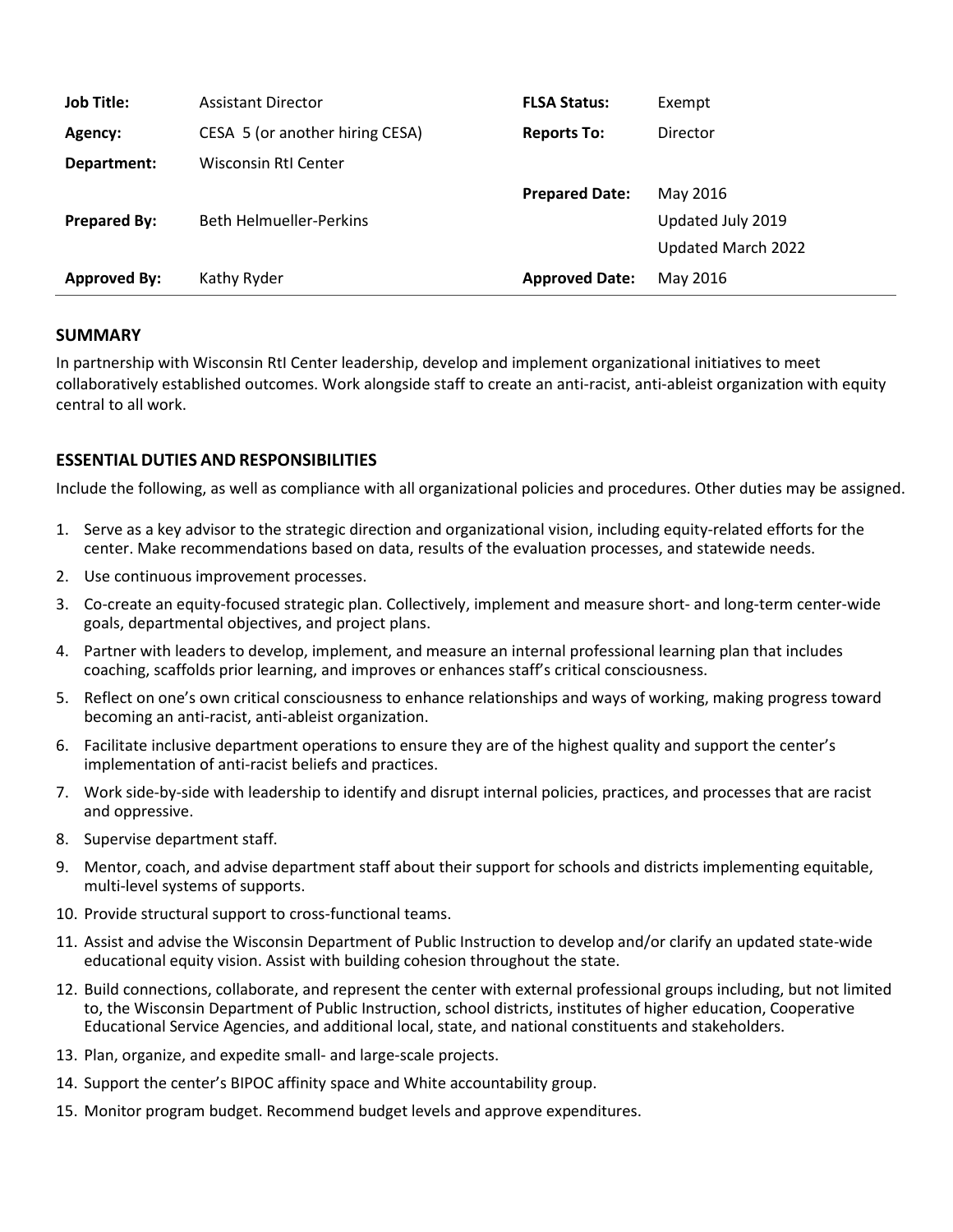- 16. Participate in regional, statewide, and national Response to Intervention (RtI), Positive Behavioral Interventions and Supports (PBIS), and equitable, multi-level (multi-tiered) system of supports leadership meetings, workgroups, and conferences.
- 17. As necessary, create and conduct presentations about Wisconsin's equitable, multi-level system of supports.

### **NON-ESSENTIAL DUTIES**

None identified.

# **SUPERVISORY RESPONSIBILITIES**

Responsible for supervising and evaluating department staff members, as assigned by the director. Carry out supervisory responsibilities by the center's policies, procedures, and applicable laws. Responsibilities include interviewing, hiring, and providing professional learning opportunities, planning, assigning, and directing work; appraising performance, formally and informally; rewarding and disciplining staff; addressing complaints; and resolving problems.

## **QUALIFICATIONS**

To perform this job successfully, an individual must be able to perform each essential duty satisfactorily. The requirements listed below represent the knowledge, skill, and ability required. Reasonable accommodations may be made to enable individuals with disabilities to perform the essential functions. A qualified candidate must possess the following competencies or knowledge:

## **Required**

- Collaborative. Able to engage with a wide range of staff to develop and promote trust and partnerships.
- Critically conscious. Recognize and disrupt dominant narratives and the marginalization they perpetuate.
- Knowledgeable of the historical and present-day context of marginalized populations.
- Experience implementing systems (i.e., hiring, instructional support, behavioral supports, etc.) in organizations to reach a common goal.
- Knowledgeable of current education trends, best practices, and challenges, including evidence-based practices and a continuum of supports.
- Able to create a strengths-based team environment that supports a positive climate and culture.
- Experience with public speaking, teaching, and facilitating conversations to adult populations about race, racism, ableism, equity, and inclusion.
- Experience leading continuous improvement efforts, problem-solving processes, and data-based decision-making.
- Experience leading individuals with varying levels of critical consciousness.
- Demonstrated track record in challenging and affecting staff to approach all work as equity work.
- Experience in supporting internal organizational changes.
- Strong background in managing change throughout a complex network of outside organizations and internal and external teams.
- Sound judgment and the ability to make decisions in ambiguous situations.
- Successful track record of using project management strategies to implement multi-faceted, long-range projects.
- Excellent communicator, including active listening skills.
- Experience leading professional learning, including development and revisions, presenter practices, and data and evaluations.
- Proficient use of multiple forms of technology, including online meetings, presentations, word processing, and spreadsheets.